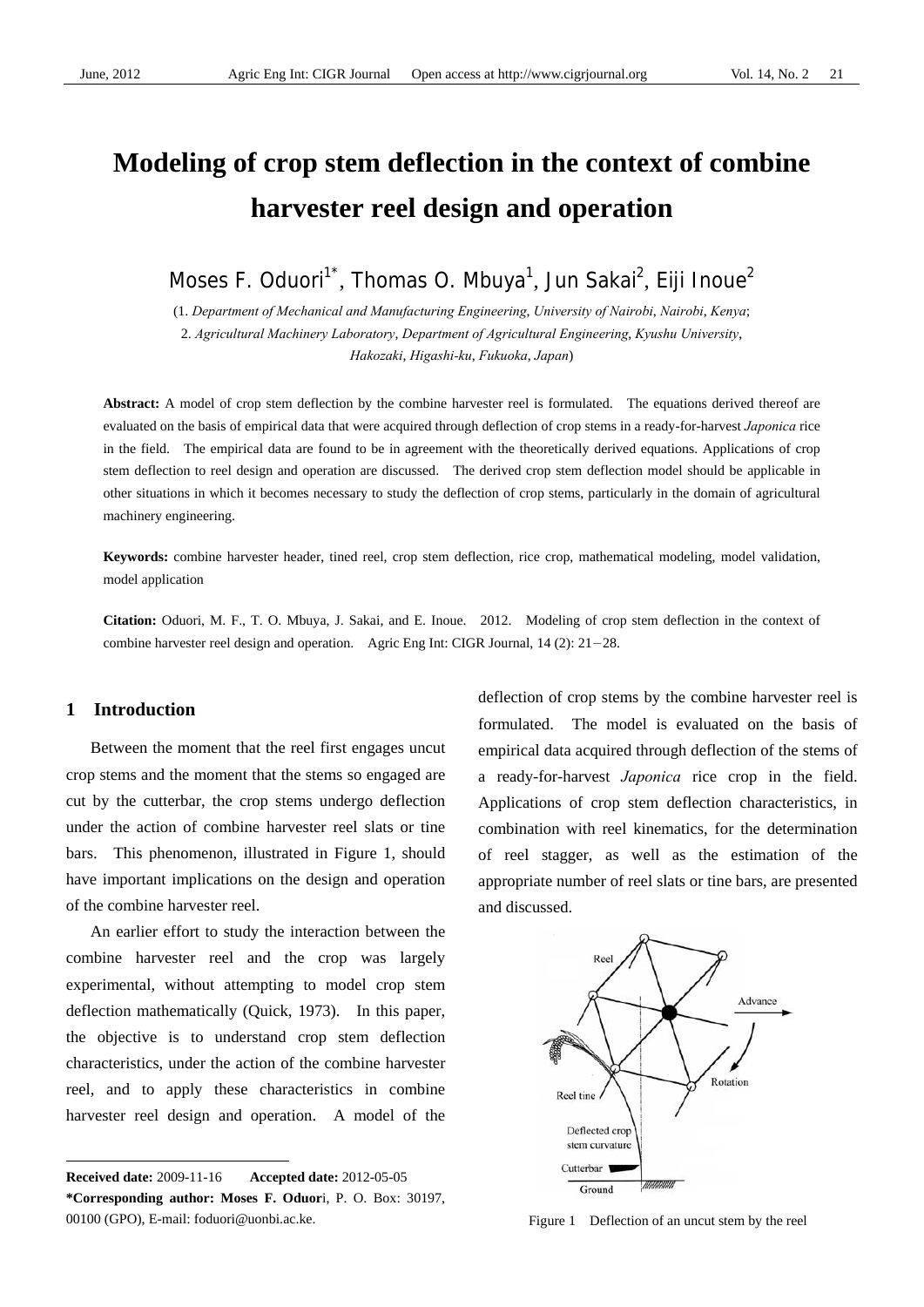#### **2 Model formulation**

#### **2.1 Assumptions**

1) A bunch of stems deflected by the reel shall be considered to behave like a single, initially vertical cantilever that is fixed at the base.

2) At its point of action, the deflecting force shall be considered to be directed normal to the curvature of the cantilever.

3) The stress-strain relationship for the deflected stems shall be assumed to be linearly elastic.

The assumption of small deflections, commonly made in mechanical and structural engineering, is not made here. Referring to Figure 2a, the coordinate system has been chosen so as to realize a right-handed system with positive deflection directed from right to left. According to the elementary theory of elastic bending (Den Hartog, 1977; Popov, 1990; Hibbeler, 2008), at an arbitrary point, denoted (*Y*, *Z*), along the length of the deflected cantilever, we may write:

$$
\frac{1}{r} = \frac{d\phi}{ds} = \frac{M}{EI} \tag{1}
$$

Furthermore, it should be evident in Figure 2b that the bending moment at the point  $(Y, Z)$ , is:

$$
M = F[(Y_m - Y)\cos\phi_m + (Z_m - Z)\sin\phi_m]
$$
 (2)

where,  $Y_m$  and  $Z_m$  are the coordinates of the point of contact between the force *F* and the crop stem.



Figure 2a Deflection of the stem due to external force *F*



Figure 2b Free body diagram of a segment of the deflected stem

Figure 3a illustrates the deflection model with the coordinates transformed in a manner that is similar, but not equivalent, to the transformation from rectangular Cartesian coordinates to polar coordinates, which is common in the study of kinematics (Tuma, 1974). Referring to Figure 3b, this transformation is obtained as follows:

$$
L_m - L = bc + cf = (Y_m - Y)\cos\phi_m + (Z_m - Z)\sin\phi_m
$$
  

$$
N_m - N = ac - ad = (Y_m - Y)\sin\phi_m - (Z_m - Z)\cos\phi_m
$$
  
(3a)

Equation (3a) can be readily combined into a single matrix equation, as follows:

$$
\begin{cases}\n(L_m - L) \\
(N_m - N)\n\end{cases} =\n\begin{bmatrix}\n\cos \phi_m & \sin \phi_m \\
\sin \phi_m & -\cos \phi_m\n\end{bmatrix}\n\begin{cases}\n(Y_m - Y) \\
(Z_m - Z)\n\end{cases} (3b)
$$



Figure 3a Transformed model of a deflected stem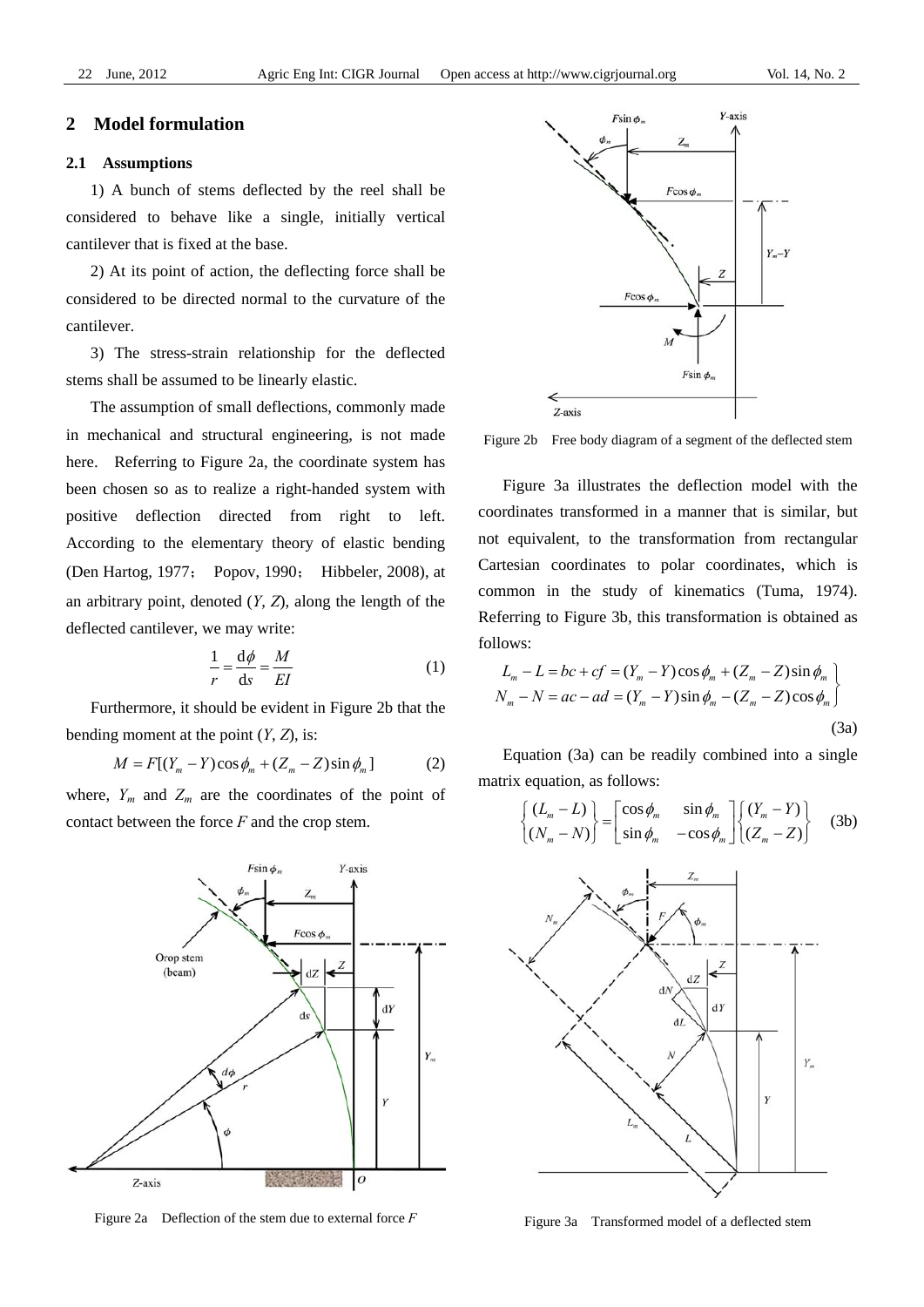

Figure 3b Construction for the derivation of Equation (3a)

In Equation (3b), since *L* and *N* are both zero when *Y* and *Z* are both zero, it follows that:

$$
\begin{Bmatrix} L_m \\ N_m \end{Bmatrix} = \begin{bmatrix} \cos \phi_m & \sin \phi_m \\ \sin \phi_m & -\cos \phi_m \end{bmatrix} \begin{Bmatrix} Y_m \\ Z_m \end{Bmatrix}
$$
 (3c)

The transformation matrix of Equation (3b) and (3c) is a special one. It is equal to its own transpose and therefore symmetric. Its transpose is also equal to its inverse and therefore the matrix is orthogonal, as can be seen in Equation (3d) below. This also means that the matrix is equal to its own inverse. Such a matrix is also known as an involutory matrix (Sawyer, 1982).

$$
\begin{bmatrix}\n\cos \phi_m & \sin \phi_m \\
\sin \phi_m & -\cos \phi_m\n\end{bmatrix}\n\begin{bmatrix}\n\cos \phi_m & \sin \phi_m \\
\sin \phi_m & -\cos \phi_m\n\end{bmatrix}\n=\n\begin{bmatrix}\n1 & 0 \\
0 & 1\n\end{bmatrix}
$$
\n(3d)

In the context of plane transformation geometry, this matrix has the form of a reflection matrix (Sawyer, 1982), that maps  $(Y, Z)$  coordinate into their mirror image  $(L, N)$ . Therefore:

$$
L_m = Y_m \quad \text{and} \quad N_m = Z_m \tag{3e}
$$

The relationships in Equation (3e) may not be apparent by looking a Figure 3a. In any case, that figure is not drawn to scale. However, the validity of Equation (3e) can be checked by substituting them into Equation (3c) to obtain the following:

$$
Y_m = Y_m \cos \phi_m + Z_m \sin \phi_m
$$
  
\n
$$
Z_m = Y_m \sin \phi_m - Z_m \cos \phi_m
$$
 (3f)

By squaring each of the equations in (3f), the following is readily obtained:

$$
Y_m^2 = Y_m^2 \cos^2 \phi_m + 2Y_m Z_m \sin \phi_m \cos \phi_m + Z_m^2 \sin^2 \phi_m
$$
  
\n
$$
Z_m^2 = Y_m^2 \sin^2 \phi_m - 2Y_m Z_m \sin \phi_m \cos \phi_m + Z_m^2 \cos^2 \phi_m
$$
  
\n(3g)

Finally, by adding corresponding terms in Equation (3g), the following is obtained, which completes the check for validity of Equation (3e):

$$
Y_m^2 + Z_m^2 = Y_m^2 + Z_m^2 \tag{3h}
$$

With the results obtained in Equation (3a) through (3h), it follows that, in Figure 3a, the straight line joining the origin O of the coordinate system to the point of contact between the external force *F* and the crop stem, makes an angle of  $\phi_m/2$  with the vertical *Y* axis. Therefore:

$$
\phi_m = 2 \tan^{-1} \left( \frac{Z_m}{Y_m} \right) \tag{4}
$$

Equation (4) is based entirely on the geometry of deflection. It does not involve material properties of the deflected cantilever. Therefore, Equation (4) can be used whether the material of the deflected beam is purely elastic or otherwise.

Moreover, from Equation (2), (3a) and in Figure 3c, it is evident that the bending moment at the point (*Y*, *Z*) on the deflected stem, due to the externally applied force *F*, is given by:

$$
M = F(L_m - L) \tag{5}
$$



Figure 3c Free body diagram of a segment of the deflected stem

Figure 3d, which is extracted from Figure 2a and 3a, shows an enlarged stem element at the point (*Y*, *Z*) along the length of the deflected stem. It can be seen in Figure 3d that: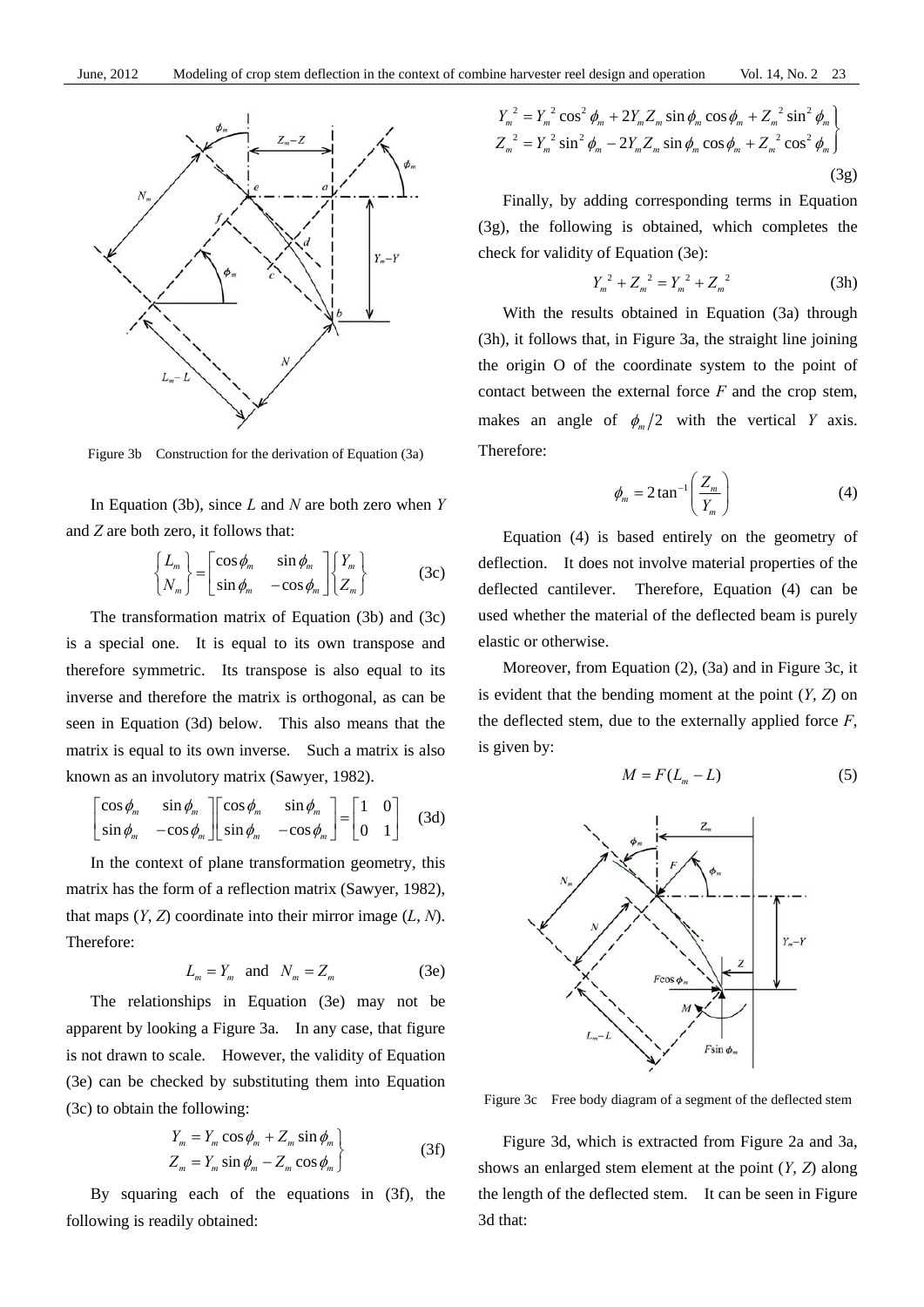

Figure 3d Enlarged stem element

From Equation  $(1)$ ,  $(5)$  and  $(6)$ , it follows that:

$$
\cos\left(\phi_m - \varphi\right) = \frac{\mathrm{d}\phi}{\mathrm{d}s} \times \frac{\mathrm{d}L}{\mathrm{d}\phi} = \frac{M}{EI} \times \frac{\mathrm{d}L}{\mathrm{d}\phi} = \frac{F}{EI} (L_m - L) \times \frac{\mathrm{d}L}{\mathrm{d}\phi}
$$

Therefore:

$$
\cos(\phi_m - \phi) = \frac{F}{EI}(L_m - L)dL \tag{7}
$$

Timoshenko and Gere (1961) formulated a similar model, involving large lateral deflection of a column, which led to an elliptical integral. Elliptical integrals can only be evaluated numerically. In contrast, the introduction here of *L* as the variable of integration instead of *s* greatly simplifies the problem.

Equation (7) can be readily integrated provided that the relationship between *EI* and *L* is known. The following possible scenarios will be considered, compared and contrasted:

1) The product *EI*, which is a measure of the stems' ability to resist flexural deformation, does not vary with *L*. Since  $\phi = 0$  when *L*=0, Equation (7) can then be integrated to obtain the following:

$$
\sin(\phi_m) = \frac{F}{2EI} L_m^2 \tag{8}
$$

2) The stems are naturally so formed as to be of uniform strength throughout their lengths if they are loaded as cantilevers with concentrated loads at or near their free ends. Suggs and Splinter (1965) made a similar assumption in their study of the mechanical properties of tobacco stalks.

Here, strength refers to the ability of the stems to withstand flexural loading. Thus, uniform strength would require that, under the prescribed loading, the flexural (bending) stress does not vary along the length of the stems.

The bending stress at the surface of the stalk, at any cross section along its loaded length, may be expressed as follows, if the cross section is assumed to be circular with a diametral neutral plane (Hearn, 1985):

$$
\sigma = \frac{32M}{\pi D^3} \tag{9a}
$$

where, *D* is the diameter of the cross section.

Thus, from Equation (5) and (9a), the bending stress at the cross section at the base of the stem (*L*=0, diameter  $D_0$ ) would be:

$$
\sigma_0 = \frac{32FL_m}{\pi D_0^3} \tag{9b}
$$

Similarly, for an arbitrary cross section (arbitrary *L*, diameter *D*):

$$
\sigma = \frac{32F(L_m - L)}{\pi D^3} \tag{9c}
$$

If the stress is to remain constant throughout the length of the stem then  $\sigma$  may be equated to  $\sigma_0$ , leading to the following result:

$$
\frac{D_0}{D} = \left[\frac{L}{L_m - L}\right]^{\frac{1}{3}}\tag{9d}
$$

The second moment of area about a diameter of a circular cross section is given by (Popov, 1990):

$$
I = \frac{\pi D^4}{64} \tag{9e}
$$

Denoting the second moment of area at the base of the stem by  $I_0$  and using Equations (9d) and (9e) leads to the following result:

$$
\frac{I_0}{I} = \left[\frac{D_0}{D}\right]^4 = \left[\frac{L}{L_m - L}\right]^{\frac{4}{3}}\tag{9f}
$$

Further, along with Equation (9f), if the modulus of elasticity, *E*, is assumed to be constant, then Equation (7) may be integrated to obtain the following:

$$
\sin(\phi_m) = \frac{3FL_m^2}{2EI_0} \tag{9g}
$$

Apparently the nature of variation of *EI* with *L* may not alter the essential form of the equation corresponding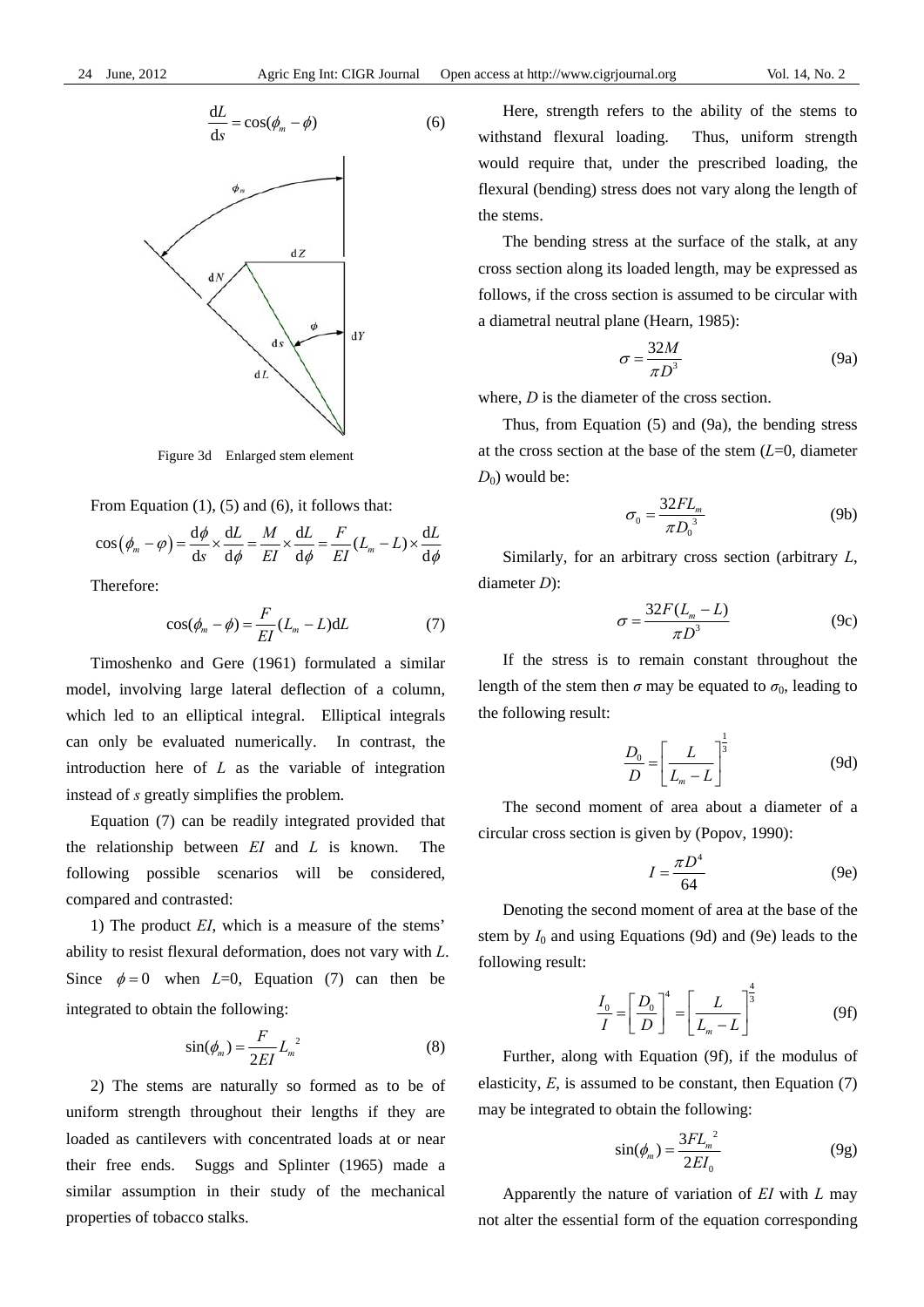to Equation (8) or (9g). In both equations,  $sin(\phi)$  is proportional to  $L^2_m$ .

More generally, we assume that *EI* varies with *L* in an unknown but continuous manner that may therefore be represented in the form of a Taylor-McLaurin polynomial (Larson, Hostetler and Edwards, 1994; Zill, 1985) as follows:

$$
\frac{1}{EI} = \frac{1}{E_0 I_0} \left[ 1 + \sum_{i=1}^{k} A_i L^i \right]
$$
 (10)

where,  $E_0I_0$  corresponds to the base of the cantilever and  $(k+1)$  is the number of terms in the Taylor-McLaurin polynomial. Thus substituting into Equation (7) and integrating yields:

$$
\int_{0}^{\varphi_{m}} \cos (\phi_{m} - \phi) d\phi = \frac{F}{E_{0} I_{0}} \int_{0}^{L_{m}} (L_{m} - L) \left[ 1 + \sum_{i=1}^{k} A_{i} L^{i} \right] dL
$$
\n(11)

As a result of which:

$$
\sin(\phi_m) = \left[1 + \sum_{i=1}^{k} \left[ \left[ \frac{2}{(i+1)(i+2)} \right] A_i L_m^{i} \right] \right] \frac{FL_m^{2}}{2E_0 I_0} \tag{12a}
$$

In Equation (12a), let us introduce the following notation:

$$
B_i = \sum_{i=1}^{k} \left[ \left[ \frac{2}{(i+1)(i+2)} \right] A_i L_m^{i} \right] \tag{12b}
$$

Then it follows that for *i*=0:

$$
B_0 = A_0 \tag{12c}
$$

In the above expression,  $B_0$  is a constant coefficient that should take on an appropriate value that agrees with Equation (12a). If  $B_0=1$  then Equation (12a) can be re-written as follows:

$$
\sin(\phi_m) = \left[\sum_{i=0}^{k} B_i\right] \frac{FL_m^2}{2E_0I_0} \tag{12d}
$$

Equation (12d) will be used with empirical data to evaluate the model, as detailed in section 3 below.

#### **3 Evaluation of the model**

Measurement of deflection of the stems of a *Japonica*  rice crop in the field has been described and discussed elsewhere (Oduori, 1994; Sakai, Inoue, and Oduori, 1993a). Relevant deflection data, *Zm*, were sampled for three different rates of continuous deflection,  $U_d$ , with the deflecting force applied at three different heights, *Ym.*

For each run of the experiment, values of  $Y_m$  and  $U_d$  were set and then the corresponding values of  $Z_m$  were measured. Each set of treatments were replicated three times. The results are reviewed here by way of evaluation of the model formulated in the preceding section.

#### **3.1** The relationship involving  $\phi_m$ ,  $X_m$ , and  $Y_m$

Experimentally obtained values of  $\phi_m$  were plotted against tan<sup>-1</sup>( $Z_m/Y_m$ ) in order to study the validity of Equation (4). A typical plot is shown in Figure 4 for the case of  $Y_m = 0.45$  and  $U_d = 0.01$ . In practice,  $U_d$ corresponds to the rate of deflection of the crop stems by the reel tine bar, which can be quite slow, being the horizontal component of the resultant of header advance velocity and tine bar peripheral velocity. At some point in the cycle of reel motion, this horizontal component of the resultant velocity actually becomes zero.



Figure 4 Relationship involving  $Z_m$ ,  $Y_m$  and  $\phi_m$ 

In Figure 4, a least-squares regression line of the form  $\phi_m = \beta_0 + \beta_1 \tan^{-1}(Z_m/Y_m)$  was fitted to the empirical data. Results of the linear regression for all nine treatments are given in Table 1.

**Table 1 Results of the least-squares linear regression of**   $\phi_m$  on tan<sup>-1</sup>( $Z_m/Y_m$ )

| Height<br>/m | Speed<br>/m $\cdot$ s <sup>-1</sup> | Y Intercept<br>/rad | Gradient, $\beta_1$<br>(dimensionless) | Coefficient of<br>determination, $R^2$ |
|--------------|-------------------------------------|---------------------|----------------------------------------|----------------------------------------|
| 0.35         | 0.005                               | $-0.12$             | 1.52                                   | 0.99                                   |
| 0.35         | 0.010                               | $-0.06$             | 1.2                                    | 0.98                                   |
| 0.35         | 0.015                               | $-0.265$            | 1.698                                  | 0.992                                  |
| 0.40         | 0.005                               | $-0.322$            | 2.170                                  | 0.998                                  |
| 0.40         | 0.010                               | $-0.154$            | 1.693                                  | 0.945                                  |
| 0.40         | 0.015                               | $-0.294$            | 2.164                                  | 0.970                                  |
| 0.45         | 0.005                               | $-0.096$            | 1.781                                  | 0.938                                  |
| 0.45         | 0.010                               | $-0.388$            | 2.114                                  | 0.992                                  |
| 0.45         | 0.015                               | $-0.354$            | 1.996                                  | 0.985                                  |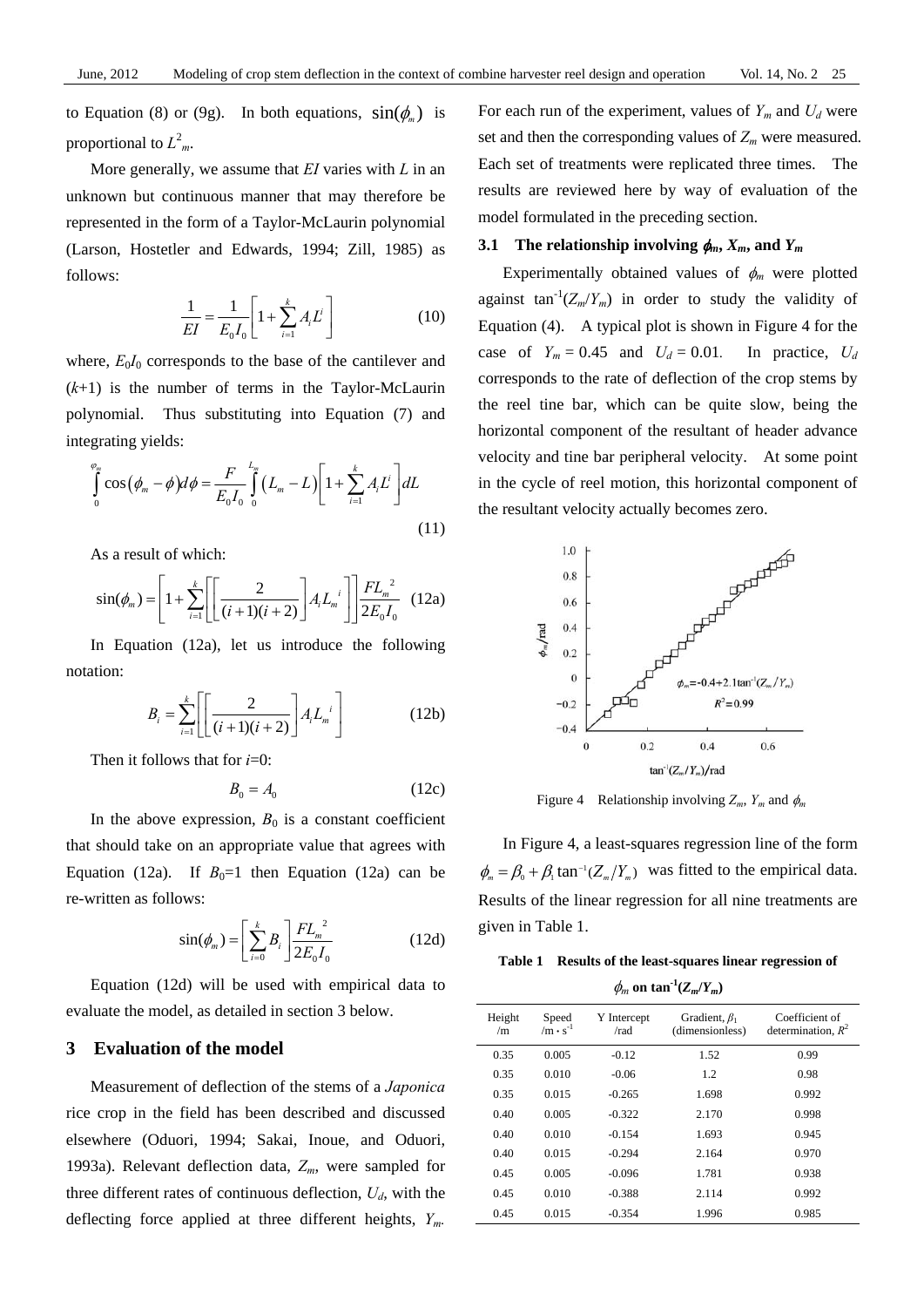Using average values of the data in Table 1, we may write:

$$
\phi_m = -0.228 + 1.814 \tan^{-1} \left( \frac{Z_m}{Y_m} \right) \tag{13}
$$

Which appears to be in reasonable agreement with Equation (4), but in a few treatments, for instance, in row two, the gradient is "1.2" which is about half the predicted value of "2". This values is an outlier, though some natural variability can be expected in the behavior of natural entities such as crop stems.

With reference to Table 1, results of *t-*tests indicated that the mean of the empirical value of  $\beta_1$  was not significantly different from the theoretical value ( $\beta_1$ =2 of Equation (4)). On the other hand, the mean value of  $\beta_0$ was found to be significantly different from zero; therefore the assumption of an initially vertical cantilever is not quite valid, probably, to a large extent, due to the spreading out of crop foliage towards the top. Though  $\beta_1$  was found to be moderately correlated to  $Y_m$ , a one-way ANOVA indicated that the effect of  $Y_m$  on  $\beta_1$ was not significant even at the 5% level.

Let us now introduce the following quantity:

$$
f(L_m) = \frac{\sin(\phi_m)}{FL_m^2}
$$
(13a)  

$$
\frac{12}{8}
$$
  

$$
\frac{1}{8}
$$
  

$$
\frac{1}{8}
$$
  

$$
\frac{1}{8}
$$
  

$$
\frac{1}{8}
$$
  

$$
\frac{1}{8}
$$
  

$$
\frac{1}{8}
$$
  

$$
\frac{1}{8}
$$
  

$$
\frac{1}{8}
$$
  

$$
\frac{1}{8}
$$
  

$$
\frac{1}{8}
$$
  

$$
\frac{1}{8}
$$
  

$$
\frac{1}{8}
$$
  

$$
\frac{1}{8}
$$
  

$$
\frac{1}{8}
$$
  

$$
\frac{1}{8}
$$
  

$$
\frac{1}{8}
$$
  

$$
\frac{1}{8}
$$
  

$$
\frac{1}{8}
$$
  

$$
\frac{1}{8}
$$
  

$$
\frac{1}{8}
$$
  

$$
\frac{1}{8}
$$
  

$$
\frac{1}{8}
$$
  

$$
\frac{1}{8}
$$
  

$$
\frac{1}{8}
$$
  

$$
\frac{1}{8}
$$
  

$$
\frac{1}{8}
$$
  

$$
\frac{1}{8}
$$
  

$$
\frac{1}{8}
$$
  

$$
\frac{1}{8}
$$
  

$$
\frac{1}{8}
$$
  

$$
\frac{1}{8}
$$
  

$$
\frac{1}{8}
$$
  

$$
\frac{1}{8}
$$
  

$$
\frac{1}{8}
$$
  

$$
\frac{1}{8}
$$
  

$$
\frac{1}{8}
$$
  

$$
\frac{1}{8}
$$
  

$$
\frac{1}{8}
$$
  

$$
\frac{1}{8}
$$
  

$$
\frac{1}{8}
$$
  

$$
\frac{1}{8}
$$
  

$$
\frac{1}{8}
$$
  

$$
\frac{1}{8}
$$
  

$$
\frac{1}{8}
$$
  

$$
\frac{1}{8}
$$
  

$$
\frac{1}{8}
$$
  

$$
\frac{1}{8}
$$
  

$$
\frac{1}{8}
$$

Figure 5 Example of a graph of *f*(*Lm*) against *Lm*

In Figure 5, the quantity  $f(L_m)$  was plotted against  $L_m$ , with the values of  $F$ ,  $L_m$  and  $\phi_m$  having been calculated from experimentally determined data. It is evident that except for the initial stages of deflection of the stems, the quantity denoted  $f(L_m)$  remains substantially constant. This result implies that we may write:

$$
\sin(\phi_m) = CFL_m^2 \tag{13b}
$$

In Equation (13b), *C* is a constant and the equation has the general form suggested by the special cases of Equation (8) and (9g) and even (12d). The situation in the initial stages of deflection is probably complicated by the outward spread of the crop foliage as opposed to the idealized vertical cantilever model, but then it occupies only a small portion of the total deflection of the stems that is soon overtaken during the cycle of gathering of the crops by the reel.

It appears that the field data are in good agreement with the model, except for the initial stages of deflection. The equations derived from the model, which led to Equation (4) and Equation (13b), may therefore be tentatively applied to reel design and operation.

#### **4 Applications**

#### **4.1 Determination of reel stagger**

Application of crop stem deflection for the determination of combine harvester reel stagger, denoted *Zr* in Figure 6, has been presented and discussed elsewhere. The underlying postulate is that crop stems should be cut by the cutterbar at the moment when, or before, the velocity of the ascending deflecting tine bar becomes tangential to the curvature of the deflected stems. As a consequence, the following equation was derived (Oduori, 1994; Sakai, Inoue, and Oduori, 1993a; Oduori, Sakai, and Inoue, 1993b; Oduori, Sakai, and Inoue, 1993, see Figure 7):

$$
\omega t_m = \cos^{-1}\left(\frac{R_0}{R}\cos\phi_m\right) + \pi + \phi_m \tag{14}
$$

This equation shall be seen to have a central role in the determination of reel stagger.



Figure 6 Relative positions of two successive tine bars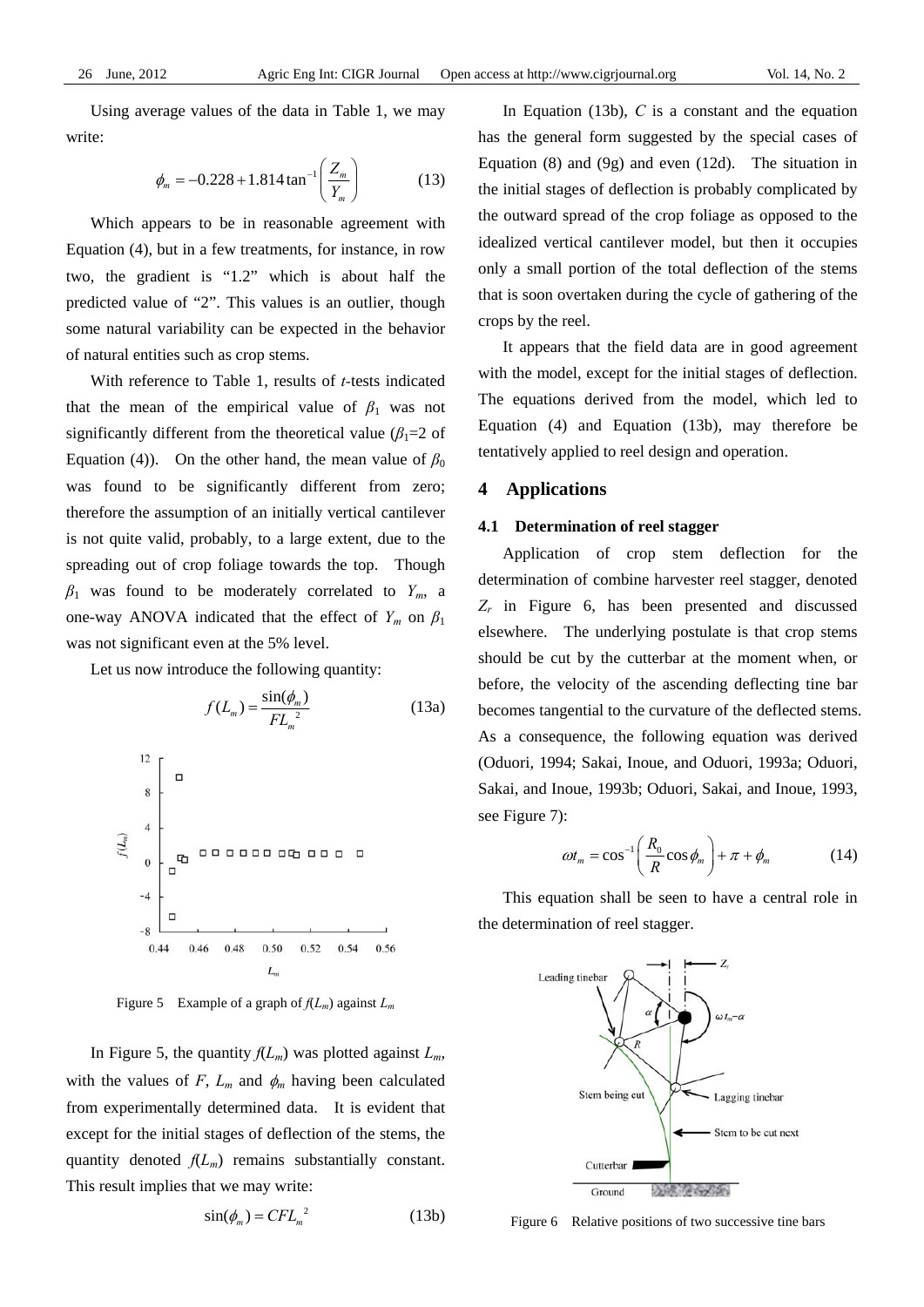In Figure 7, the vertical distance labelled  $R_0$  is equal, in magnitude, to the reel advance per radian of rotation of the reel.



Figure 7 Relationship between stem deflection and reel kinematic parameters

## **4.2 Estimation of the appropriate number of tine bars on the reel**

Another possible application of the deflection of crop stems by the reel is in the estimation of the appropriate number, *n*, of tine bars that the reel should have. The principle is illustrated in Figure 6. The rationale is that as the stems deflected by the leading tine bar are cut the lagging tine bar should be in such a position as to support the stems that will be cut next; otherwise the possibility arises of the crop that is cut without being supported by the reel eventually being lost by falling to the ground ahead of header. In practice some stems are sandwiched between those deflected by the leading tine bar and those deflected by the lagging tine bar, but the effect of these, on the equations to be derived concerning the number of tine bars on the reel, has been neglected.

In Figure 6, it can be shown that:

$$
\alpha = \omega t_m - \pi - \sin^{-1}\left(\frac{Z_r}{R}\right) \tag{15a}
$$

Now, from Equation (14) and (15a), the following can be obtained:

$$
\alpha = \cos^{-1}\left(\frac{R_0}{R}\cos\phi_m\right) + \phi_m - \sin^{-1}\left(\frac{Z_r}{R}\right) \quad (15b)
$$

Furthermore, the number of tine bars on the reel can be calculated as follows:

$$
n = \frac{2\pi}{\alpha} \tag{16}
$$

The following points should be noted with regard to Equation (15b) and (16) above:

1) The interaction of stems sandwiched between the leading and lagging tine bars has been neglected as mentioned above.

2) Both  $\phi_m$  and  $Z_r$  vary with the type and condition of the crop. Therefore, the usefulness of Equation (15b) and (16) needs to be supported and validated by further research and acquisition of adequate empirical data.

3) Since *n* must be an integer, at best its calculated value is likely to be only an estimate.

Perhaps the best way to utilize Equation (14), (15a), (15b) and (16) would be to start with a known value of the number of tine bars on the reel,  $n$ , use Equation  $(16)$ to determine  $\alpha$  and then useEquation (14) and (15a) to determine the reel stagger, *Zr*.

#### **5 Conclusions**

1) A model of the deflection of a crop stem, as caused by the reel of a combine harvester, was developed.

2) Mathematical relations derived from the model have been evaluated against empirical data that were acquired through field measurement of the deflection of the stems of a *Japonica* rice crop. The model has been found to be in reasonable agreement with the empirical data, at least for the relevant experimental conditions.

3) The model, together with the equations of reel kinematics, have been applied for the determination of reel stagger. Because the calculated values depend on parameters that vary with the type and condition of the crop, their usefulness for commercial machine design purposes is unknown at the present time.

4) More extensive studies on crop stem deflection by the combine harvester reel are desirable. Particularly, studies involving more crops and wider ranges of the experimental conditions should be informative.